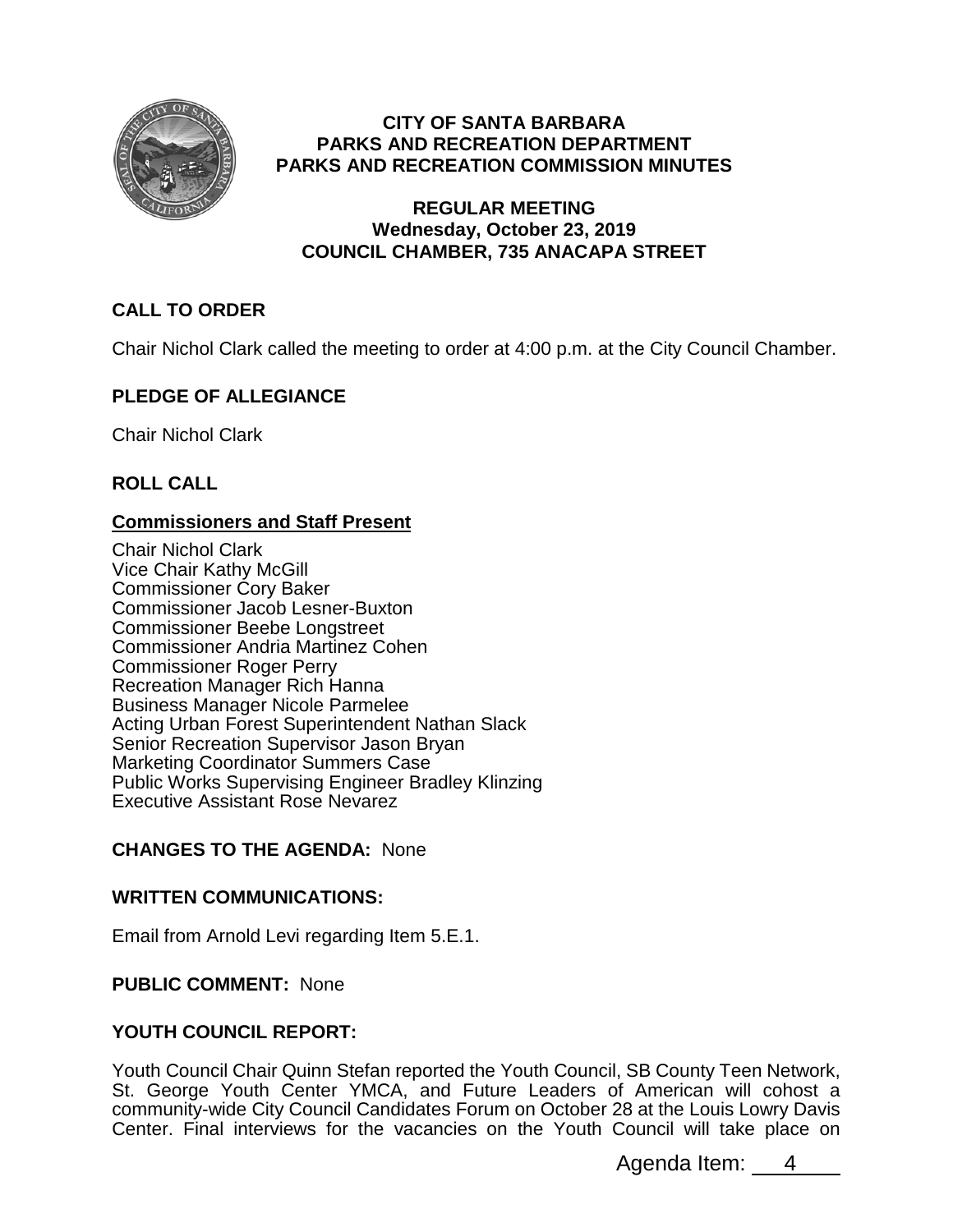Parks and Recreation Commission Draft Minutes Regular Meeting October 23, 2019

November 4. An anti-vaping public service announcement will be completed by mid-November, and the Youth Council has voted to hold a speak-out on the vaping epidemic. Late in November, two Youth Council members will attend the Youth Delegation at the National League of Cities City Summit in San Antonio, TX.

## **COMMISSIONER COMMITTEE ASSIGNMENT REPORTS:**

Commissioner Martinez Cohen attended and reported on the Creeks Advisory Council meeting.

Commissioner Longstreet attended and reported on the Neighborhood Advisory Council and Sea Level Rise Adaptation Plan Subcommittee meetings.

Commissioner Lesner-Buxton attended and reported on two Youth Council meetings.

Commissioner Baker attended and reported on the Golf Advisory Committee.

Chair Clark attended the Street Tree Advisory Committee meeting, and the Santa Barbara Urban Creeks Council's Creek Week tour of the Palermo Open Space.

## **COMMISSION AND STAFF COMMUNICATIONS:** None

### **CEREMONIAL ITEMS:**

## **1. Subject: Employee Recognition – Service Award Pins**

Parks and Recreation Director Jill Zachary recognized Administrative Specialist Freda Markowitz for 30 years of service.

## **2. Subject: Recognition of Jonathan Bixby and Sylvia Sykes (Attachment)**

Recommendation: That the Commission recognize Jonathan Bixby and Sylvia Sykes for initiating the Santa Barbara Swing Dance Community and their dedication to supporting it for over 30 years.

Senior Recreation Supervisor Jason Bryan introduced Jonathan Bixby and Sylvia Sykes, who have been providing swing classes and dances at the Carrillo Ballroom for 30 years.

## **CONSENT ITEMS:**

## **3. Subject: Summary of Council Actions – For Information (Attachment)**

The Commission received the report.

## **4. Subject: Minutes – For Action (Attachment)**

Recommendation: That the Commission waive the reading and approve the minutes of the Regular Meeting of September 25, 2019.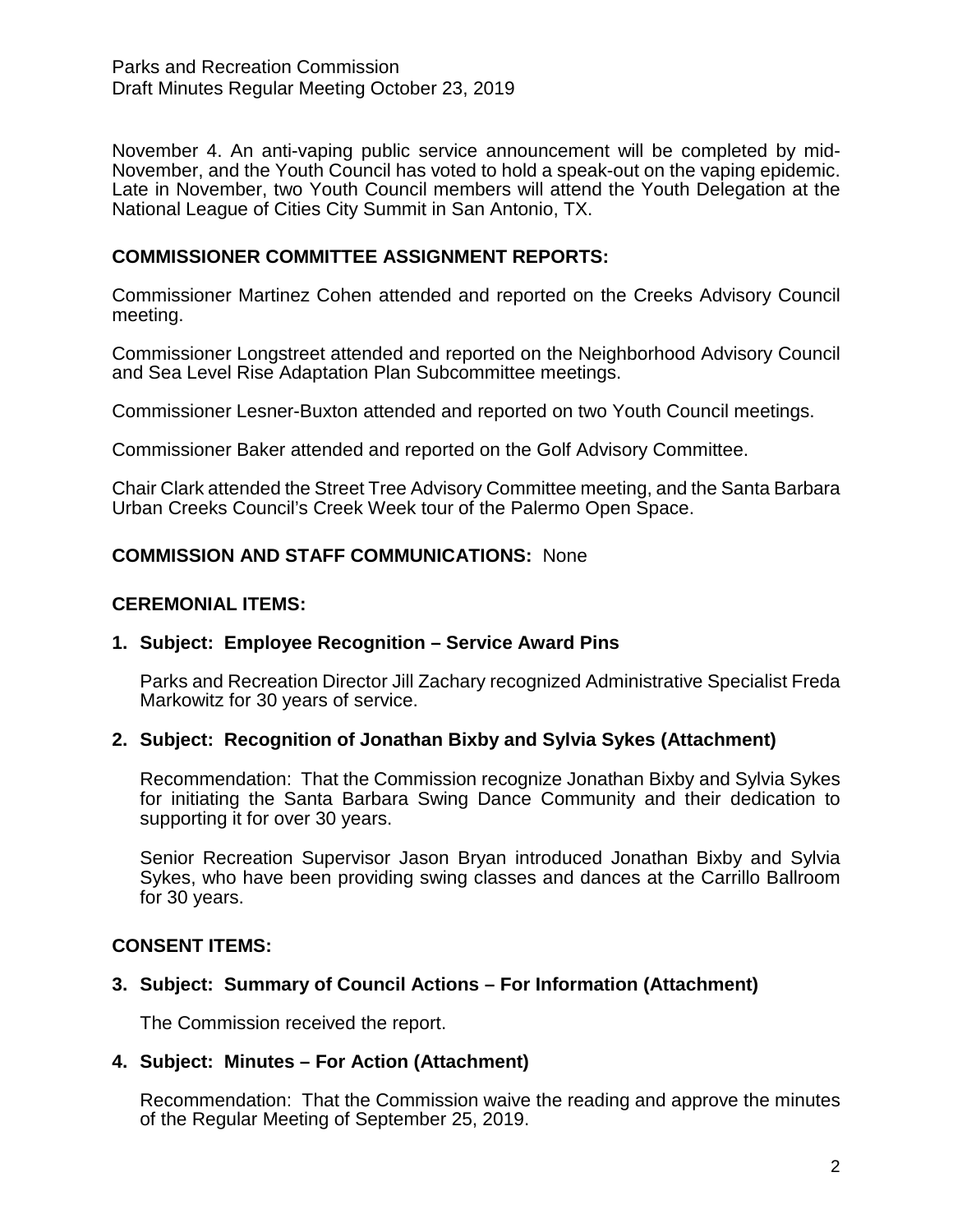## **Motion:**

**Commissioner Clark / Perry to waive the reading and approve the minutes of the Regular Meeting of September 25, 2019.**

### **Vote:**

## **Majority voice vote (5/0/2) Abstain: Longstreet, McGill**

## **STREET TREE ADVISORY COMMITTEE ITEMS**

Any action of the Parks and Recreation Commission made pursuant to Municipal Code Chapter 15.20, Tree Planting and Maintenance or 15.24, Preservation of Trees, may be appealed to the City Council within ten days, pursuant to provisions of Section 1.30.050 of the Municipal Code.

**5. Subject: Street Tree Advisory Committee Recommendations – For Action (Attachments)**

Documents:

-Staff Report dated October 23, 2019 -Staff PowerPoint presented by Staff

Speakers:

-Acting Urban Forest Superintendent Nathan Slack

-Public Speaker Katie Grubb, Arcadia Studios (Item 5.A.1)

-Public Speaker Chris Barros (Item 5.E.1)

-Public Speaker Sara Patchen (Item 5.E.1)

-Public Speaker Rochelle Upton (Item 5.E.1)

-Public Speaker Carol Holm (Item 5.E.1)

-Public Speaker Michael Cirillo, Flamingo Mobile Home Park (Item 5.E.1)

Recommendation: That the Commission:

A. Partially approve the following street tree removal request:

1. 40 E. Anapamu St. – *(2) Pyrus calleryana*, Flowering Ornamental Pear, *(1) Phoenix reclinata*, Senegal Date Palm, and *(1) Phoenix reclinata*, Senegal Date Palm (transplant) – Kalie Grubb, Arcadia Studio

Commissioner Longstreet and Chair Clark requested the full revised Central Library Landscape plan with a comparison to the previously approved plans be brought before the Commission.

The Commission received the report, listened to testimony, their questions were answered, and the following action was taken:

### **Motion:**

**Commissioner McGill / Martinez Cohen to concur with the Street Tree Advisory Committee recommendation and deny removal of the 2 Flowering Ornamental Pear trees and approve removal of the 2 Senegal Date Palms.**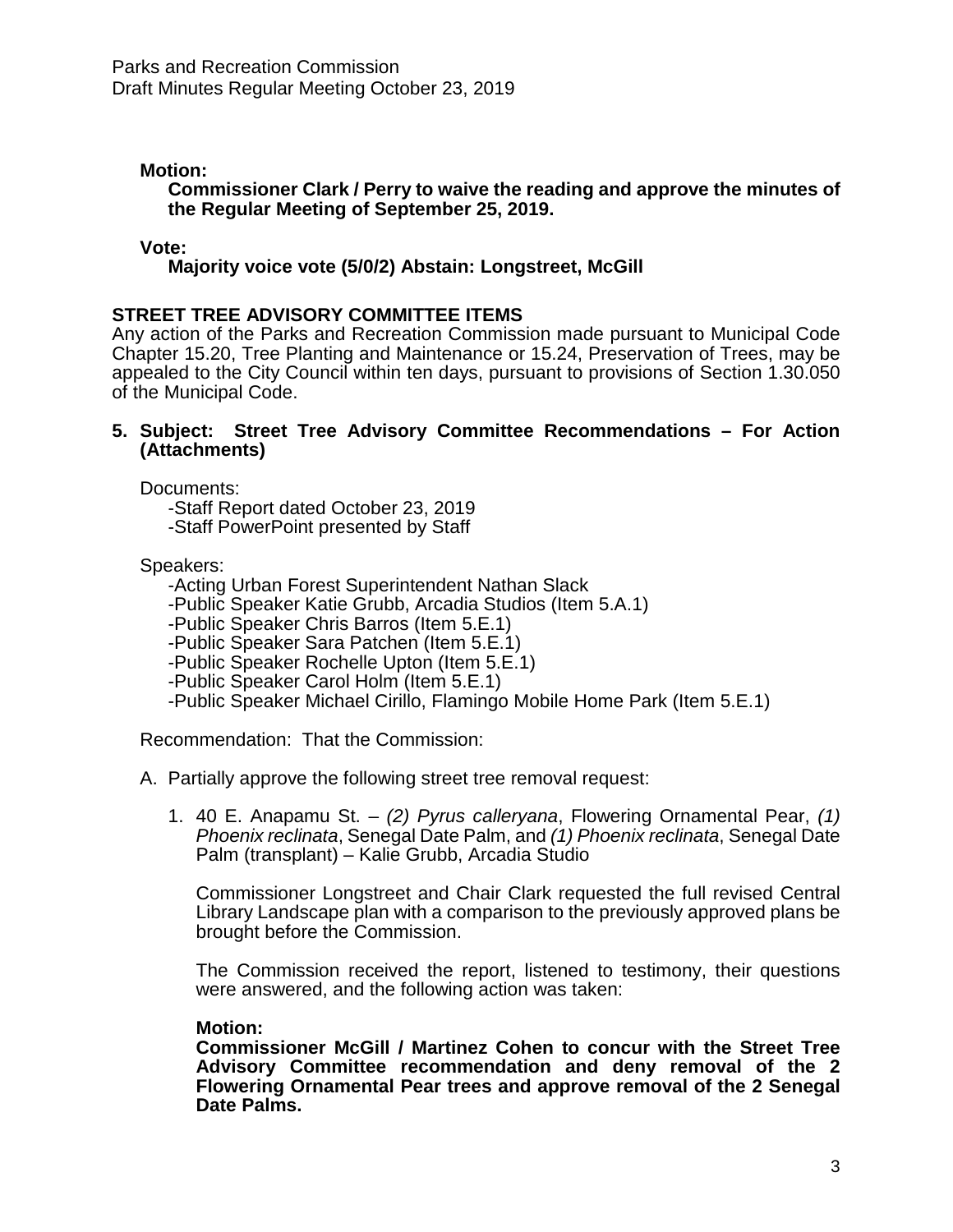#### **Vote: Unanimous voice vote (7/0)**

- B. Partially approve the following setback tree removal request:
	- 1. 646 Sea Ranch Dr. *(4) Schinus molle,* California Pepper *–* Peterson's Tree Care, Inc.

The Commission received the report, their questions were answered, and the following action was taken:

### **Motion:**

**Commissioner Clark / Martinez Cohen to concur with the Street Tree Advisory Committee recommendation and deny removal of 3 of the 4 California Pepper trees as they are generally in good health, but approve removal of 1 California Pepper tree, the second from the south, as pursuant to SBMC 15.24.090, the principles of good forest management will be best served by allowing for more room for the adjacent tree to develop.**

### **Vote:**

### **Unanimous voice vote (7/0)**

- C. Approve the following setback tree removal request:
	- 1. 3761 State St. *(3) Cupaniopsis anacardioides,* Carrot Wood Karen Christman, Arbor Services, Inc.

The Commission received the report, their questions were answered, and the following action was taken:

### **Motion:**

**Commissioner Longstreet / McGill to concur with the Street Tree Advisory Committee recommendation and approve the removals, as pursuant to SBMC 15.24.090, the principles of good forest management will be best served by their removal.**

#### **Vote: Unanimous voice vote (7/0)**

- D. Conditionally approve the following setback tree removal request:
	- 1. 411 E. Padre St. *Viburnum odoratissimum,* Sweet viburnum Mark Shields

The Commission received the report, their questions were answered, and the following action was taken:

### **Motion:**

**Commissioner Longstreet / Perry to concur with the Street Tree Advisory Committee recommendation and approve the removal on the condition a designated Street Tree be planted and a new tree be planted within the**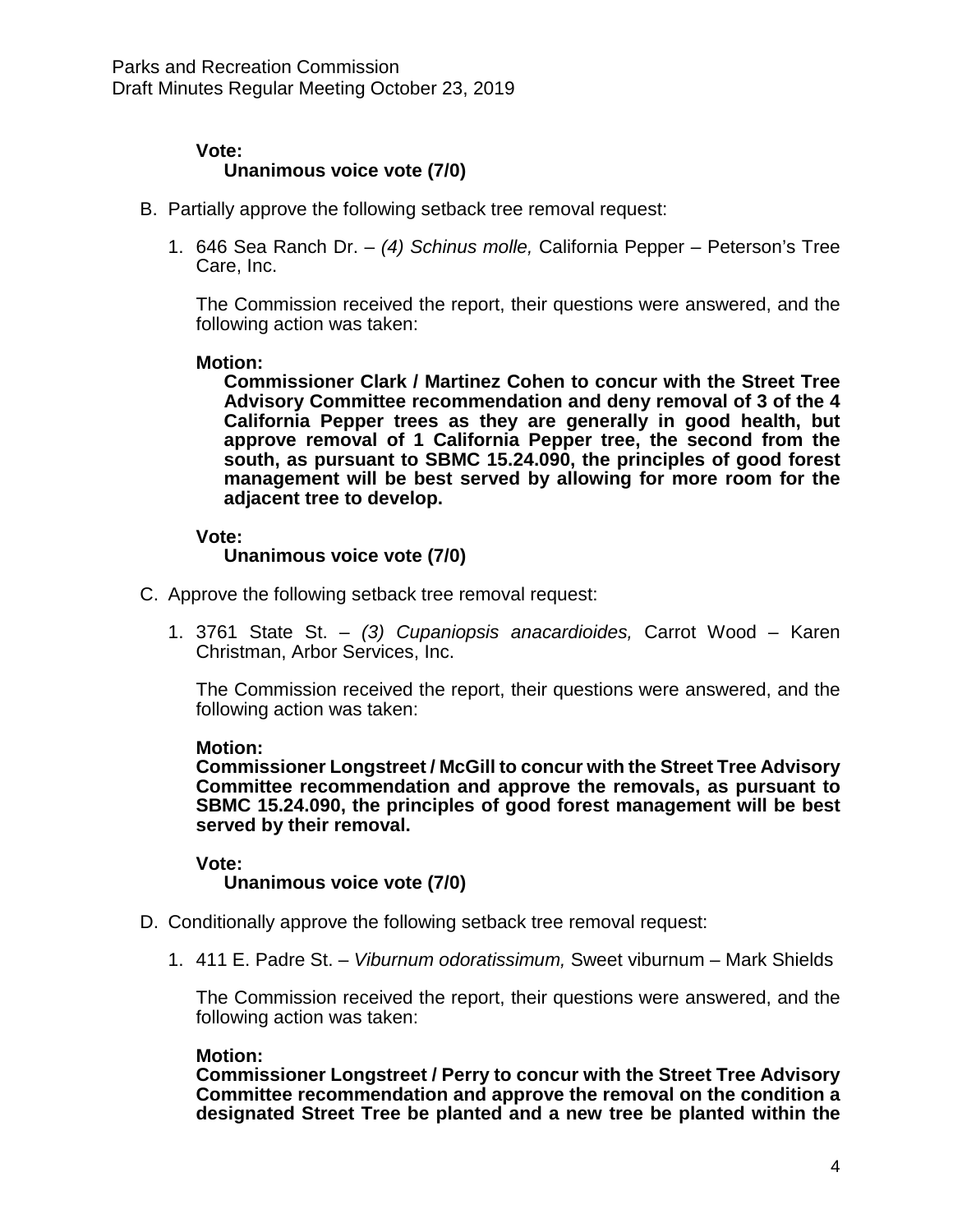**front setback, as pursuant to SBMC 15.24.090, the principles of good forest management will be best served and the character of the immediate neighborhood with respect to forestation would not be materially affected.**

**Vote: Unanimous voice vote (7/0)**

- E. Deny the following setback tree removal request:
	- 1. 1210 Cacique St. *Pinus pinea*, Italian Stone Pine Fabiola Campos, Flamingo Mobile Home Park

The Commission received the report, listened to testimony, their questions were answered, and the following action was taken:

#### **Motion:**

**Commissioner Longstreet / Martinez Cohen to concur with the Street Tree Advisory Committee and deny the removal as none of the findings pursuant to SBMC 15.24.090 fit the circumstances of this request.**

**Vote:**

**Unanimous voice vote (7/0)**

## **ADMINISTRATIVE AND STAFF REPORTS**

### **6. Subject: Director's Report – For Information (Attachment)**

Documents:

-Staff Report dated October 23, 2019

Speaker:

-Parks and Recreation Director Jill Zachary

Recommendation: That the Commission receive a presentation on the status of the various Parks and Recreation Department initiatives and activities.

Director Jill Zachary reported on the Department's win of the Citywide Trike Race on October 2, and the Adapted Halloween Dance to take place on October 25 at the Carrillo Gym. A Community Cleanup Day took place on October 19 and Department staff participated at 4 locations – Cacique Street, the west side Micheltorena overpass, Parque de Los Niños, and Rancheria Community Garden.

#### **7. Subject: 2019 Summer Camp and Marketing Report - For Information (Attachment)**

Documents: -Staff Report dated October 23, 2019